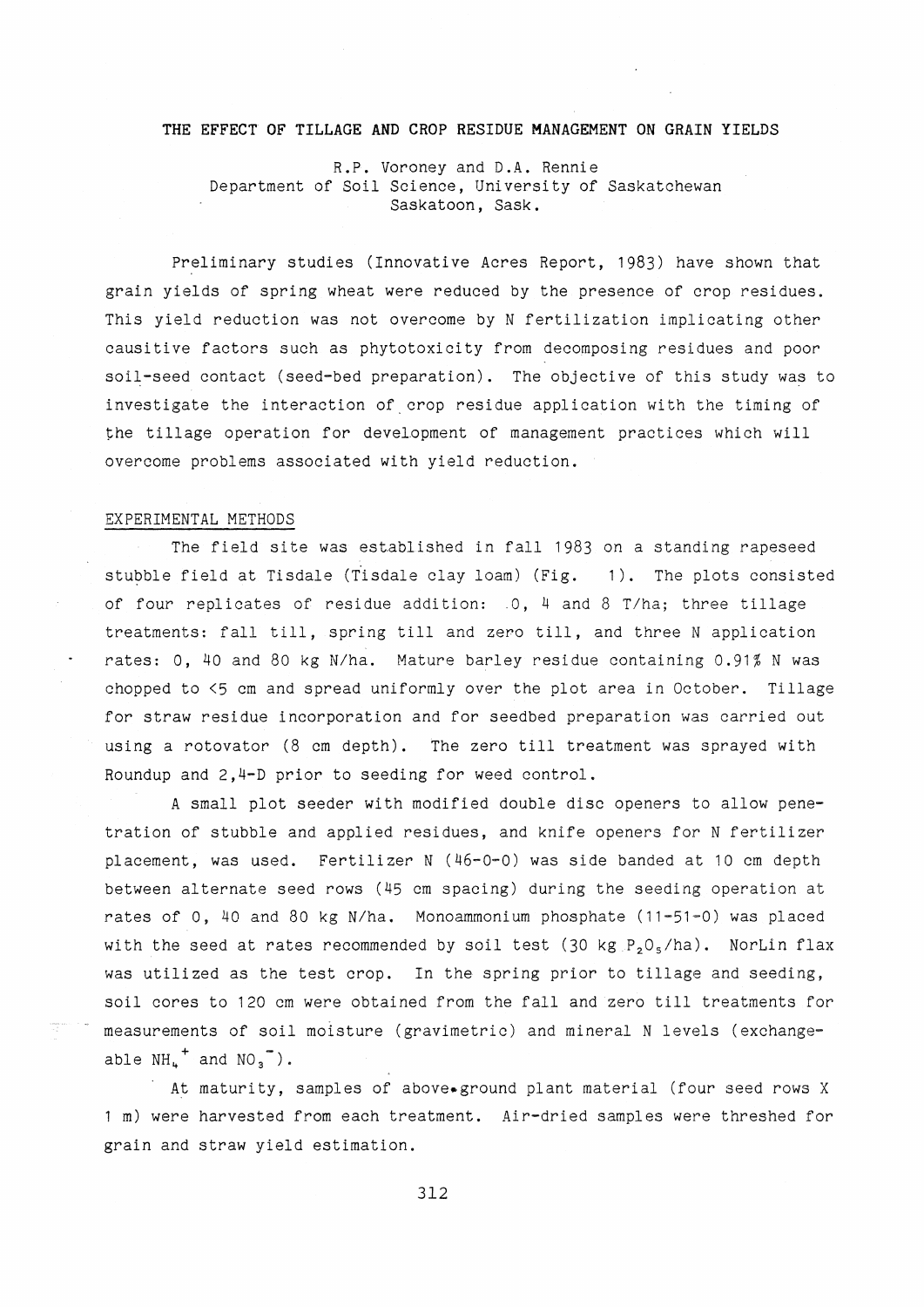#### RESULTS

Soil moisture. Application of crop residues increased stored moisture in the surface 15 cm soil at spring seeding (Table 1). Leaving the residues on the soil surface resulted in greater increases compared to that where residues were incorporated (fall till). Fall tillage reduced moisture storage by 10% compared to that in the zero-till treatment. The presence of crop residues would reduce moisture losses from the surface soil by evaporation. Tillage did not significantly alter surface moisture levels in the 0 residue treatment.

Soil mineral N. The mineral N level in the surface 30 em was 32.8 kg N/ha in fall increasing to 39 kg N/ha at spring sampling. ·Application of crop residues significantly increased mineral N levels in the surface soil compared to that in unamended soil (Table 2). The increased mineral N may be due to enhanced mineralization of soil organic matter under a more moist environment, and to mineralization of residue N. The 4 and 8 T/ha crop residue amendments supplied 36 and 72 kg N/ha, respectively, to the soil and would be potentially mineralizable. Furthermore, accumulation of mineral N was significantly greater under the zero till system compared to that which had been tilled in the fall.

Effect of added residue. Application of crop residues significantly (P <0.1) increased flax yields for all rates of N fertilizer addition (Table 3). The 4 T/ha amendment increased yields by an average of 12% over all tillage and N fertilizer treatments; doubling the residue amendment increased yields an additional 3%, however the yield increase was not statistically significant. The yield increases where residues had been applied could be attributed to a combination of factors including increased surface soil moisture, increased inputs of nutrients (mainly N) and reduced surface soil crusting due to the protective effect of residues from heavy rainfall after seeding.

Effect of tillage. Flax yields under the fall tilled treatments were not significantly different from those in the treatments tilled in the spring, Furthermore, yields in the zero till treatments were similar to those in the tilled treatments. Therefore, the tillage operation and incorporation of crop residues, which would affect both soil physical and biological properties, was not a significant factor affecting flax yields.

313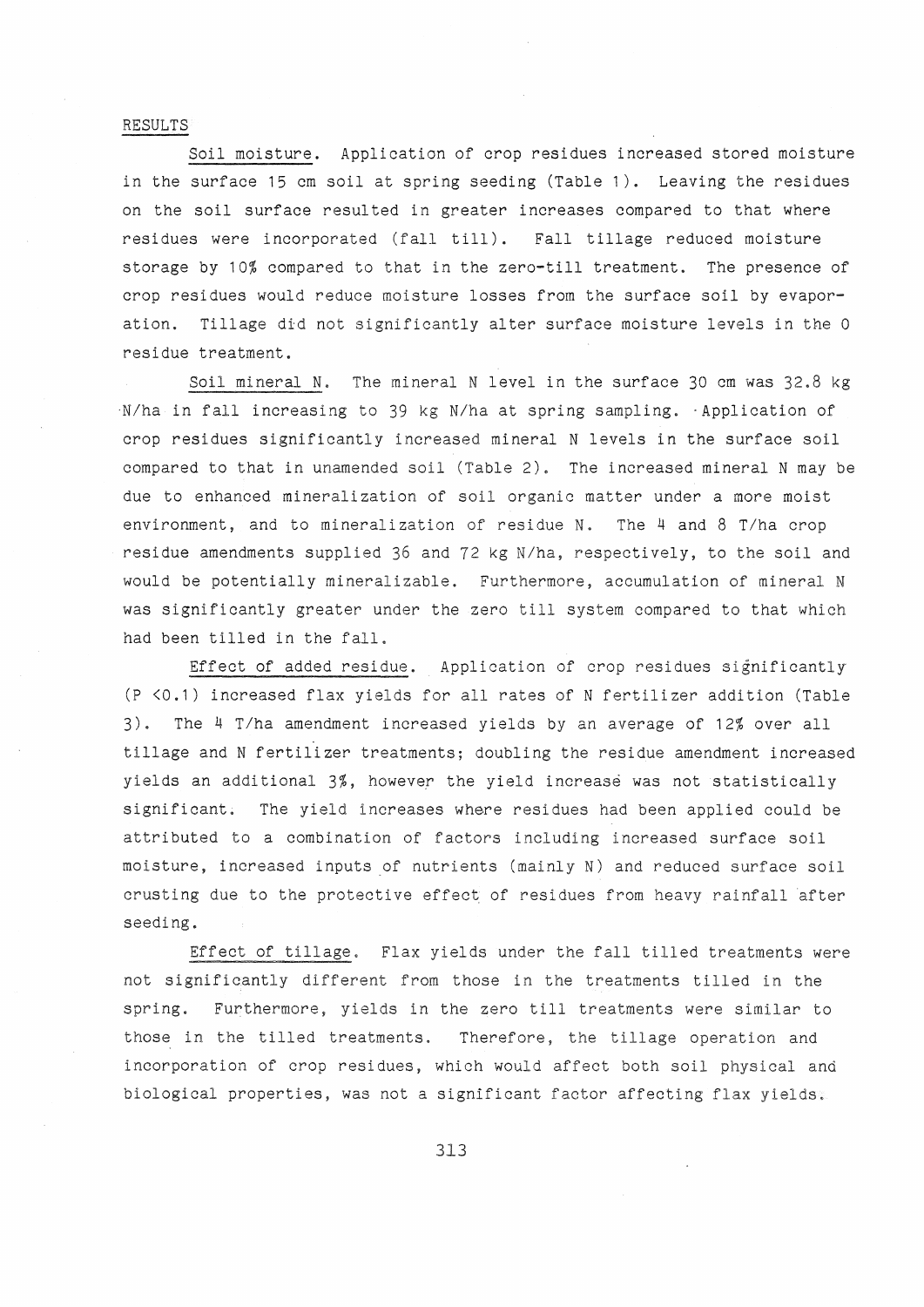## CONCLUSIONS

Grain yields can be altered by crop residue application, therefore management practices which maximize yields are required. Both soil physical properties (structure and moisture) and N fertility were enhanced by residue application, resulting in increased flax yields. Furthermore, in the presence of crop residues, yields were not affected by tillage and were comparable to those under zero till. Therefore, crop residue management would not appear to be a serious problem providing residues are spread uniformly and seeding equipment capable of ensuring good soil-seed contact is available.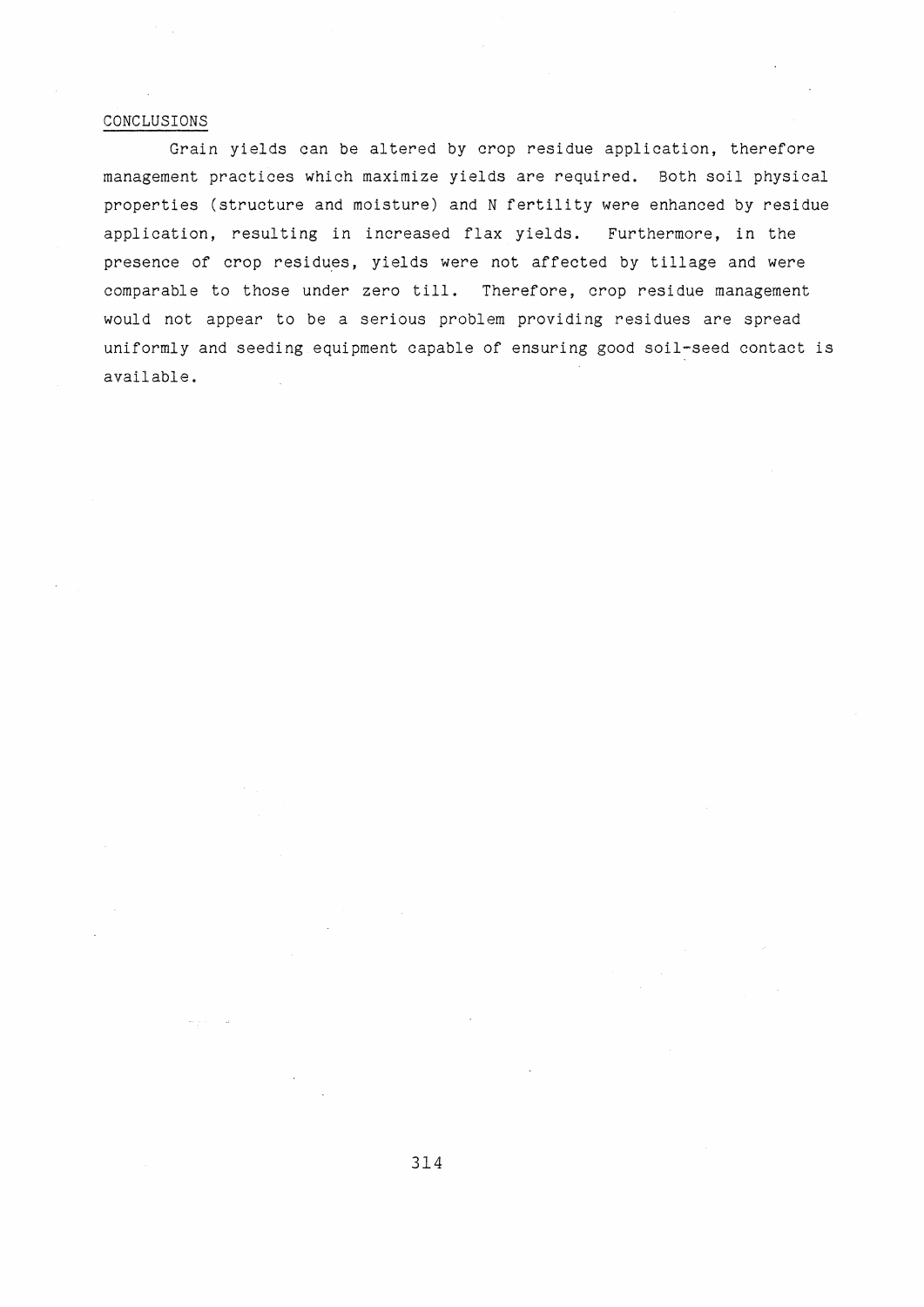|                              |                |         |                             |  |            |   | Soil moisture storage (cm)                   |   |    |  |        |  |
|------------------------------|----------------|---------|-----------------------------|--|------------|---|----------------------------------------------|---|----|--|--------|--|
| Solum depth<br>$($ cm $)$    |                |         |                             |  |            |   | Straw (T/ha)                                 |   |    |  |        |  |
|                              |                | $\circ$ |                             |  |            | 4 |                                              | 8 |    |  |        |  |
|                              | $FT^{\dagger}$ |         | $z_{\text{T}}$ <sup>+</sup> |  | ${\tt FT}$ |   | ZT                                           |   | FT |  | ΖT     |  |
| $0 - 15$                     | 4.79 $a^*$     |         |                             |  |            |   | $4.72$ a $4.87$ a 5.36 b 5.01 c              |   |    |  | 5.57 d |  |
| $15 - 30$                    |                |         |                             |  |            |   | $5.38 a$ $5.96 a$ $5.19 a$ $5.76 b$ $5.35 a$ |   |    |  | 4.93 a |  |
| $0 - 30$                     | 10.2 a         |         |                             |  |            |   | 10.7 a 10.1 a 11.1 b 10.4 a 10.5 a           |   |    |  |        |  |
| $\bar{t}_{\text{Fall till}}$ |                |         |                             |  |            |   |                                              |   |    |  |        |  |

Table 1. Spring soil moisture in the surface soil.

 $'$ Fall till

tzero till

\* Treatments within a depth interval which have the same letter are not significantly different (P <0.1).

 $\sim$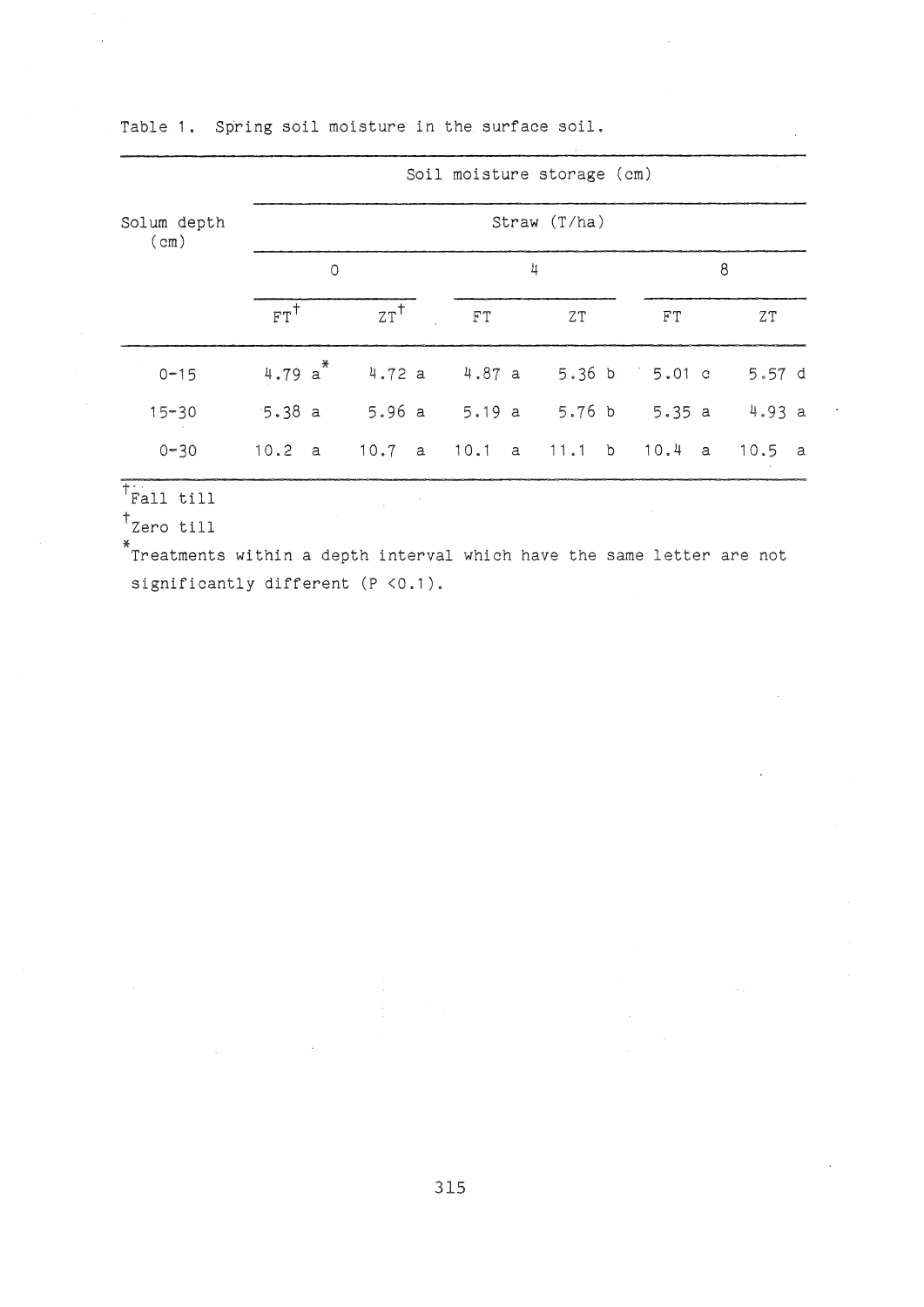|                           |                |                   |        | Soil mineral N (kg/ha) |                  |       |  |  |  |  |  |
|---------------------------|----------------|-------------------|--------|------------------------|------------------|-------|--|--|--|--|--|
| Solum depth<br>$($ cm $)$ | Straw (T/ha)   |                   |        |                        |                  |       |  |  |  |  |  |
|                           | $\circ$        |                   |        | 4                      | 8                |       |  |  |  |  |  |
|                           | $FT^{\dagger}$ | $z\tau^{\dagger}$ | FT     | ZT                     | FT               | ZT    |  |  |  |  |  |
| $0 - 15$                  | 19.8a          | 21.4 b            | 21.6 b | 25.4c                  | 21.8 b           | 25.4c |  |  |  |  |  |
| $15 - 30$                 | 18.2a          | 17.8a             | 24.6 b | 23.8 <sub>b</sub>      | $26.8 \text{ c}$ | 27.0c |  |  |  |  |  |
| $0 - 30$                  | 38.0           | 39.2              | 46.2   | 49.2                   | 48.6             | 52.4  |  |  |  |  |  |

| Table 2. Spring mineral N (exchangeable $NH_u^+ + NO_a^-$ ) in the surface |  |  |  |  |
|----------------------------------------------------------------------------|--|--|--|--|
| soil.                                                                      |  |  |  |  |

 $t_{\text{Fall till}}$ 

 $\sim 10^{-1}$ 

**<sup>t</sup>**Zero till

 $^\ast$ Treatments within a depth interval which have the same letter are not significantly different  $(P < 0.1)$ .

 $\frac{1}{2}$ 

 $\sim$   $t$  .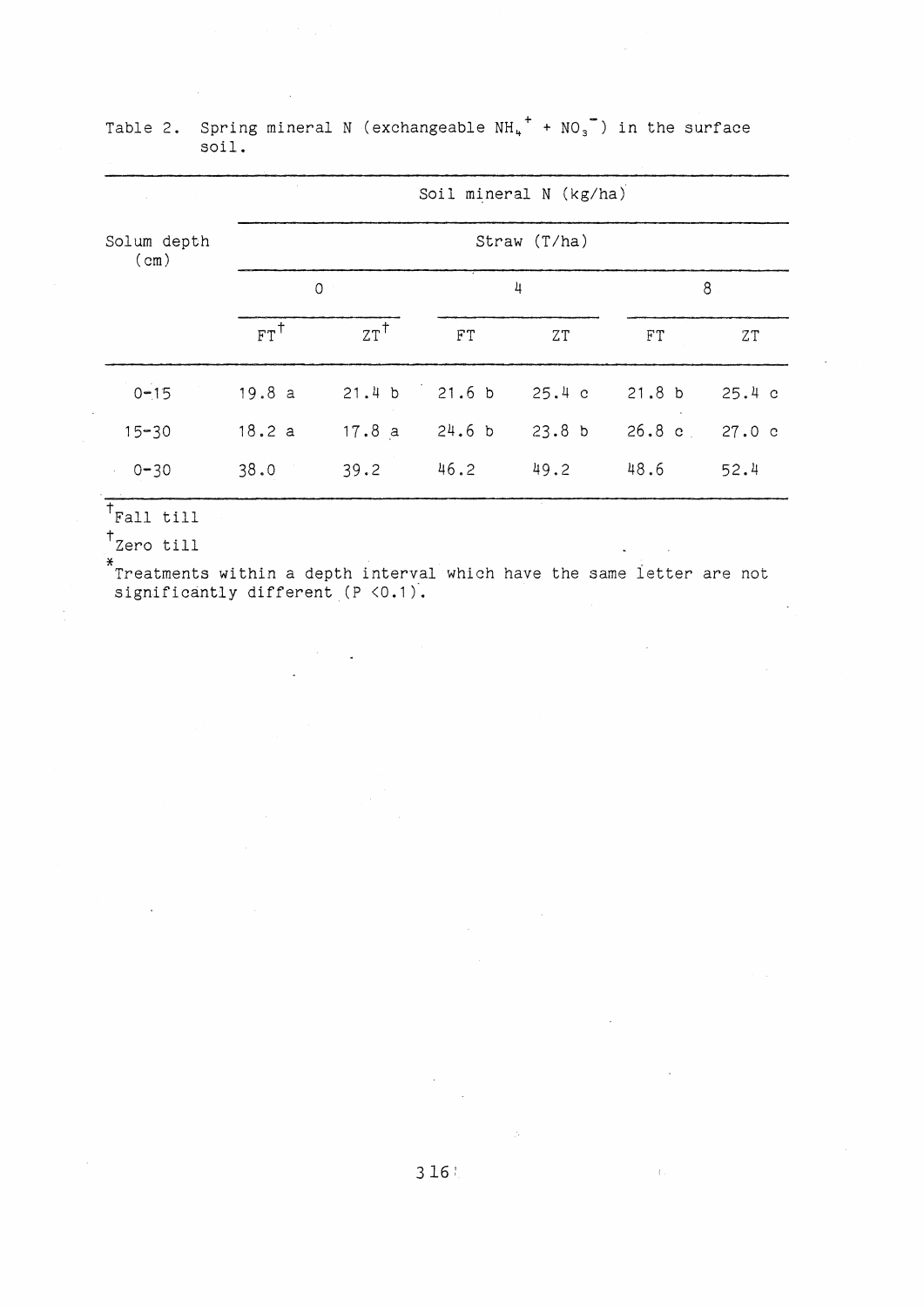|                                    |                              | Grain yield (kg/ha) |      |  |  |  |
|------------------------------------|------------------------------|---------------------|------|--|--|--|
| Residue application<br>rate (T/ha) |                              | Tillage             |      |  |  |  |
|                                    | Fall                         | Spring              | Zero |  |  |  |
|                                    | ⋇<br>Nitrogen<br>$\mathbf 0$ |                     |      |  |  |  |
| 0                                  | 1145                         | 1170                | 1096 |  |  |  |
| 4                                  | 1203                         | 1243                | 1137 |  |  |  |
| 8                                  | 1383                         | 1229                | 1163 |  |  |  |
|                                    |                              |                     |      |  |  |  |
|                                    | 40 Nitrogen <sup>T</sup>     |                     |      |  |  |  |
| 0                                  | 852                          | 1345                | 1269 |  |  |  |
| 4                                  | 1356                         | 1501                | 1484 |  |  |  |
| 8                                  | 1597                         | 1346                | 1456 |  |  |  |
|                                    |                              |                     |      |  |  |  |
|                                    | 80 Nitrogen                  |                     |      |  |  |  |
| 0                                  | 1566                         | 1545                | 1778 |  |  |  |
| 4                                  | 1658                         | 1557                | 1796 |  |  |  |
| 8                                  | 1666                         | 1653                | 1812 |  |  |  |
|                                    |                              |                     |      |  |  |  |

# Table 3. Effect of crop residue addition on grain yields of flax.

\* Applied urea-N (kg/ha)

 $^\dagger$  Problems with fertilizer application encountered